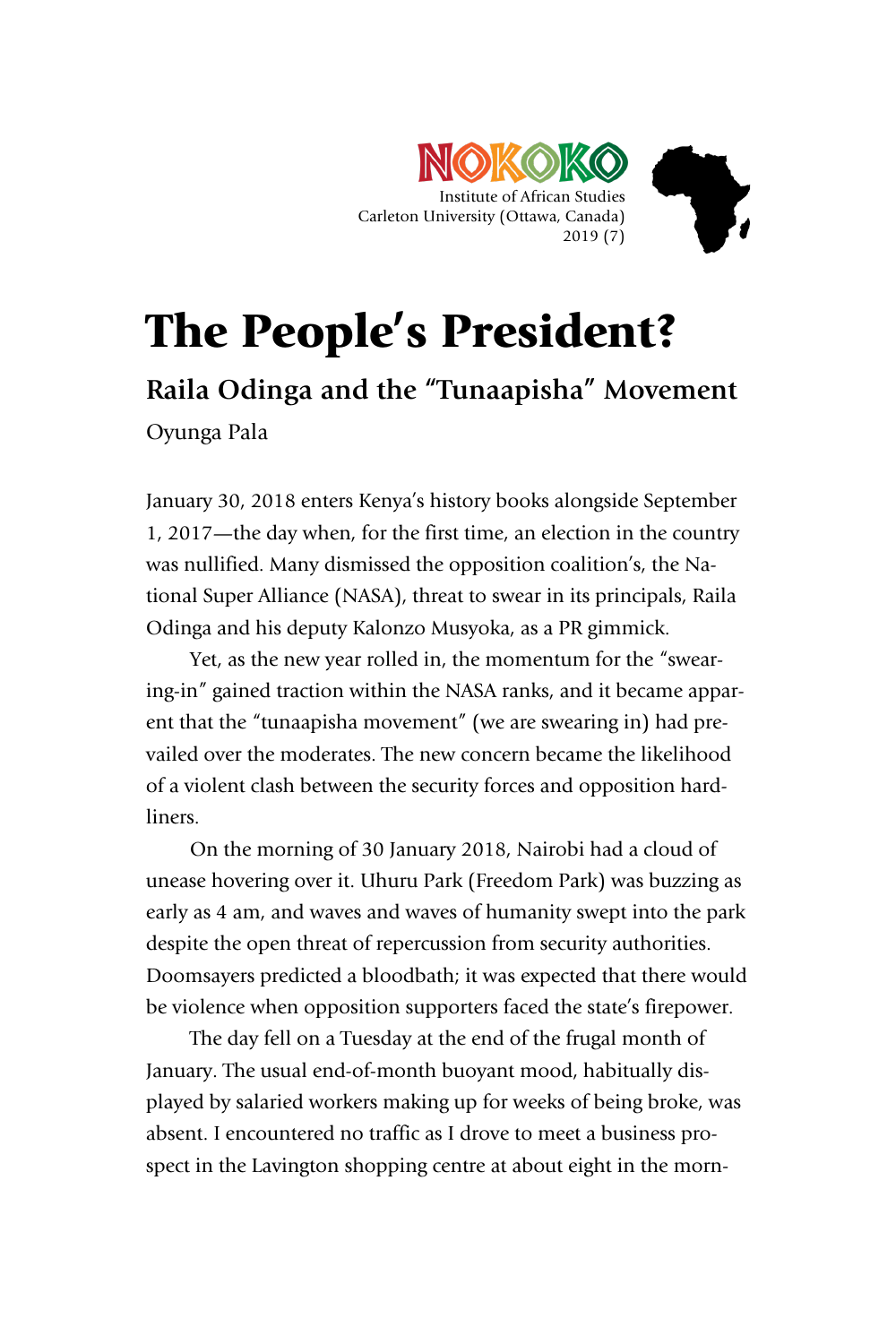ing. On my way into the mall, I said hello to a security guard, a familiar face, and asked him why he was not at Uhuru Park. "We don't have the luxury of demonstrating. You will be quickly sacked and replaced here," he answered, with a trace of annoyance in his voice.

As my business prospect and I sat down for tea, an elderly Caucasian male walked past, chatting to the mall's security guards with the ease of a regular and teased them: "Hurry up guys, I have to be in Uhuru Park before seats run out."

There was a mix of excitement or dread in the air depending on what sides of the political divide one stood. A ruckus interrupted our conversation. The noise of loud whistles and raised voices filtered through to where we were seated. My guest, worried about his car, muttered: "I hope these guys have not started rioting. I should have parked in the basement."

A gang of five men came into sight, walking boisterously past a line of taxis with their drivers standing alert. The undertones of aggression were not reassuring. Three military Land Cruisers had driven past James Gichuru road, awakening our internal anxiety buttons.

## The ceremony

An hour later, I returned home to monitor the live broadcast on TV. The crowds had swelled to proportions I had never seen before. With some relief, I noted that the police were out of sight and the procession to Uhuru Park was peaceful, though the city remained edgy. I got frantic calls from my relatives in the village asking whether we were okay. Since I am involved in the media, I received recurring questions: "What do you think is going to happen? Will they kill 'our' people?" I hoped for the best as I mentally prepared for the worst.

Even from the screen, one could make out that the crowd at Uhuru Park had reached proportions that appeared to rival the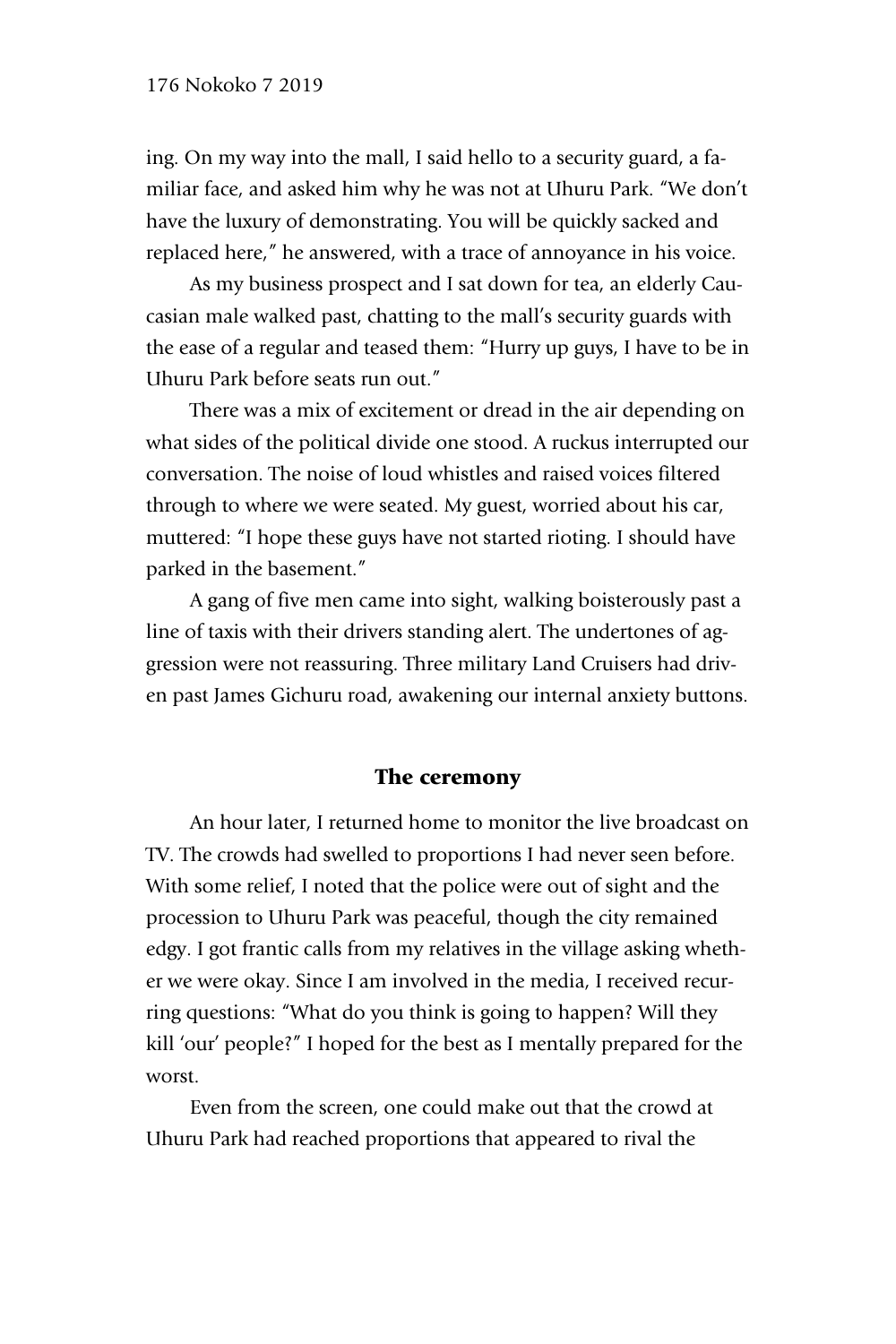swearing-in ceremony of Mwai Kibaki as president in 2002—a watershed moment that marked the end of a Moi dictatorship.

You could throw a bead in the air and it would struggle to hit the ground.

But there was no way in hell that a ceremony of this nature, the first "people's swearing in" in Kenya's history, would go down without any drama.

At around noon, the government switched off the live broadcast of major TV channels, starting with Citizen, Inooro and NTV, and then followed by KTN. Not to be deterred, Kenyans switched to online streaming; the media blackout only heightening tensions.

At Uhuru Park, the atmosphere seemed electric, the sea of humanity, estimated to be in the hundreds of thousands, patiently waiting for the man of the moment, even as the "swearing-in" was running late. Though many had been waiting since early morning, by 1 pm none of the principals had arrived.

It was only at around 2 pm that Raila Odinga finally arrived and was received by a tumultuous welcome. His co-principals, Kalonzo Musyoka, Musalia Mudavadi and Moses Wetangula, were nowhere in sight. With him were Mombasa Governor Hassan "Sultan" Joho, James Orengo and T.J. Kajwang in ceremonial advocate dress ready to administer the oath. The fiery lawyer Miguna Miguna and businessman Jimmy Wanjigi were conspicuously defiant in posture.

At about 2.45 pm, Raila raised a green Bible and read the oath swearing himself in as "the People's President." Applause reverberated throughout the park. He delivered a short and hurried speech in Kiswahili, trying to explain the absence of his co-principals, and then switched to English, giving an even shorter remark and closing with the solidarity slogan: "a people united can never be defeated." The speech lasted barely five minutes. He then swiftly exited the platform.

A sense of flatness descended soon after, anti-climatic in some respects, because the masses gathered at Uhuru Park had hoped that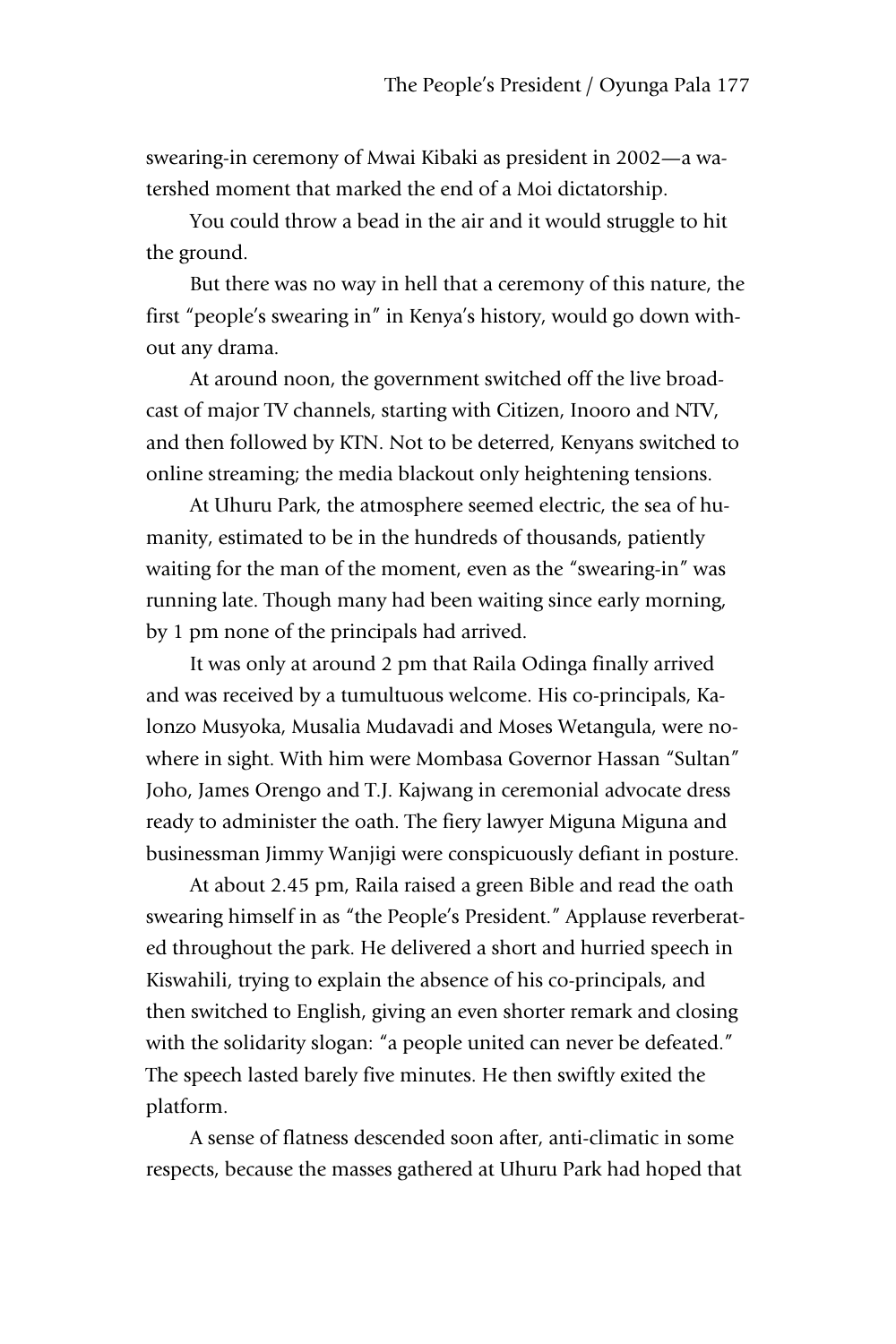the moment's significance would be immediately tangible. The crowds dissolved peacefully within the next two hours. The selfpoliced gathering appeared innately alive to the fact that any type of violent behaviour would have soiled the occasion, fueling the narrative of opposition supporters' appetite for violence and destruction. The peaceful assembly cast the police as the provocateurs.

The casualness of the whole affair was comically deceptive: an opposition leader had just sworn himself in as "the People's President" less than three months after Uhuru Kenyatta was sworn in, right in the middle of the city and in broad daylight. Uhuru Park, with its heavy symbolism as a monument to Kenya's liberation movements, is a mere hundred metres away from the Parliament building, the seat of Kenya's power, and about four hundred metres from State House -- the president's residence. The possibility of riotous thousands storming either State House or the Parliament, in Kenya's own version of a people's coup, was not far-fetched.

2017 was an unprecedented election year even by Kenya's controversial standards. The August 8 election, contentiously won by Uhuru Kenyatta, against bitter rival Raila Odinga, was annulled by Kenya's Supreme Court after an appeal by NASA. A second presidential election was called slightly over 60 days later on October 26. Raila Odinga, and by extension his support base, withdrew from the October elections, leaving Uhuru Kenyatta with no formidable challenger. As a result, despite a voter turnout that was, disputably, 30%, the incumbent was declared the winner with 98% of the votes cast in his favour. The boycott of this second election is what set the momentum for the "swearing in" of the "People's President."

The "swearing-in" ceremony, caricatured as a farce and a selfdefeatist move by its critics, achieved its aim in the eyes of the proponents of the secession movement who want Kenya to be divided between ruling party's regional enclaves and opposition strongholds. After January 31, Kenya had acquired two "presidents" for each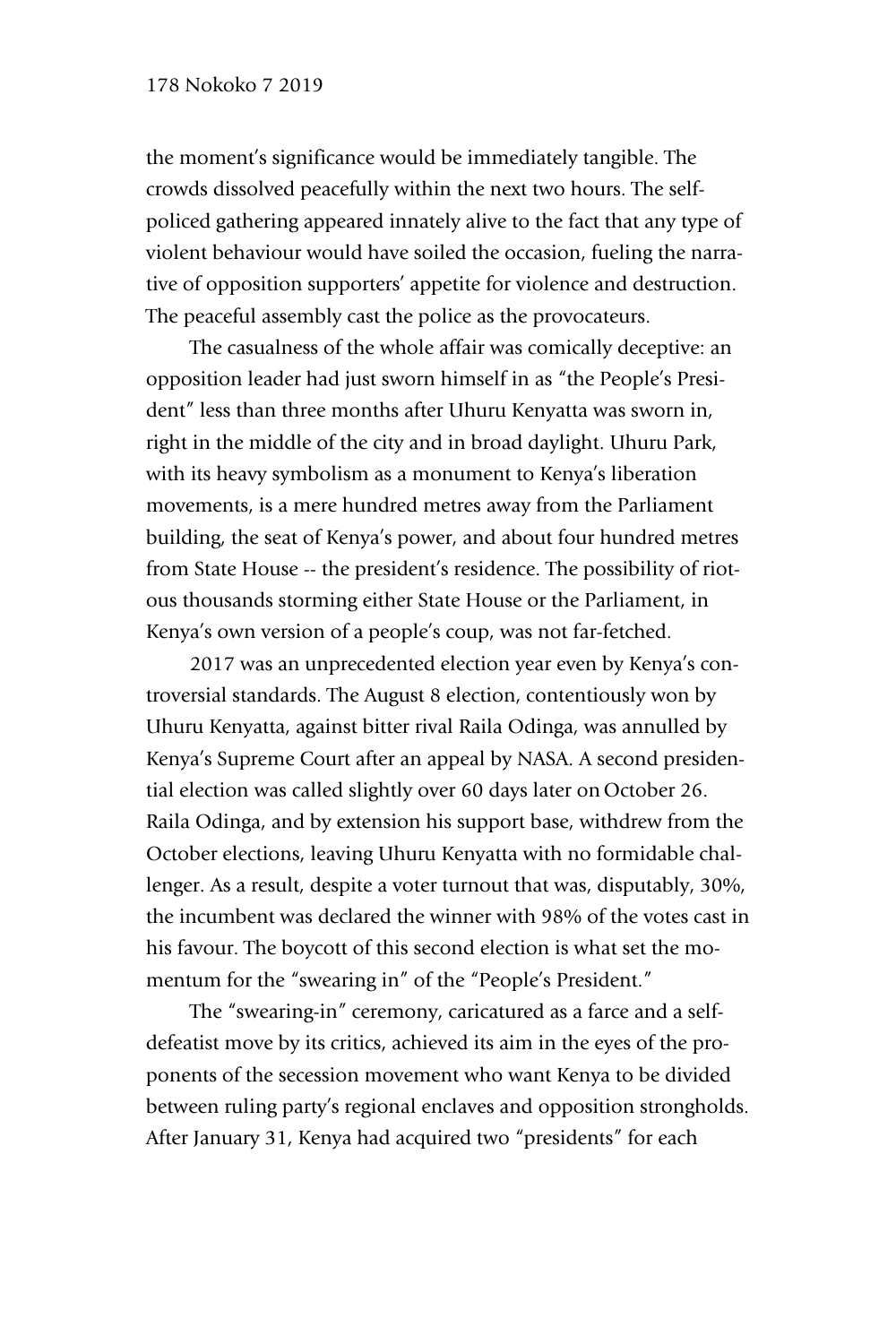stronghold, placing the country in an unprecedented political stalemate.

Certainly the "swearing- in" went against the Constitution and was even treasonable, as former Attorney General Githu Muigai had boldly stated. But for the millions of NASA supporters it was a cathartic moment. They had sent a loud and clear message that the Jubilee government was illegitimate and that the leadership of Uhuru Kenyatta was an imposition that they would not stop contesting.

Raila Odinga's disobedience and resistance was a strategic salvo from a disenfranchised opposition that had lost complete faith in acquiring any sort of electoral justice under the present state of affairs. A growing rank of radicals appeared to be in control of the opposition's momentum, led from the front by NASA strategist and economist David Ndii and Miguna Miguna the self-styled "general" of what he would call the National Resistance Movement.

On December 9 2017, after his release from police custody for alleged incitement charges, David Ndii had stated his position clearly: "If the Jubilee administration decides to go extra-legal then there is absolutely nothing law-abiding people can do if their government goes rogue. It becomes the responsibility of citizens to see how they navigate themselves out of a situation where the state is captured by a rogue regime and that's why we have constituted the People's Assembly."

While leading an opposition that was intent on contesting the status quo, Raila lived up to his nickname, Agwambo (the unpredictable one), and in this "swearing in" conquered the fear of his own political death in one transcendental moment. Courage is what the millions of supporters demanded of their leader, and he stood a man apart from his co-principals who succumbed to the pressure of the moment, much to the disgust of their core bases in Ukambani and Luhya land.

The "swearing-in" reinforced Raila's status as untouchable. The word on the street was "touch Raila and the country burns." Raila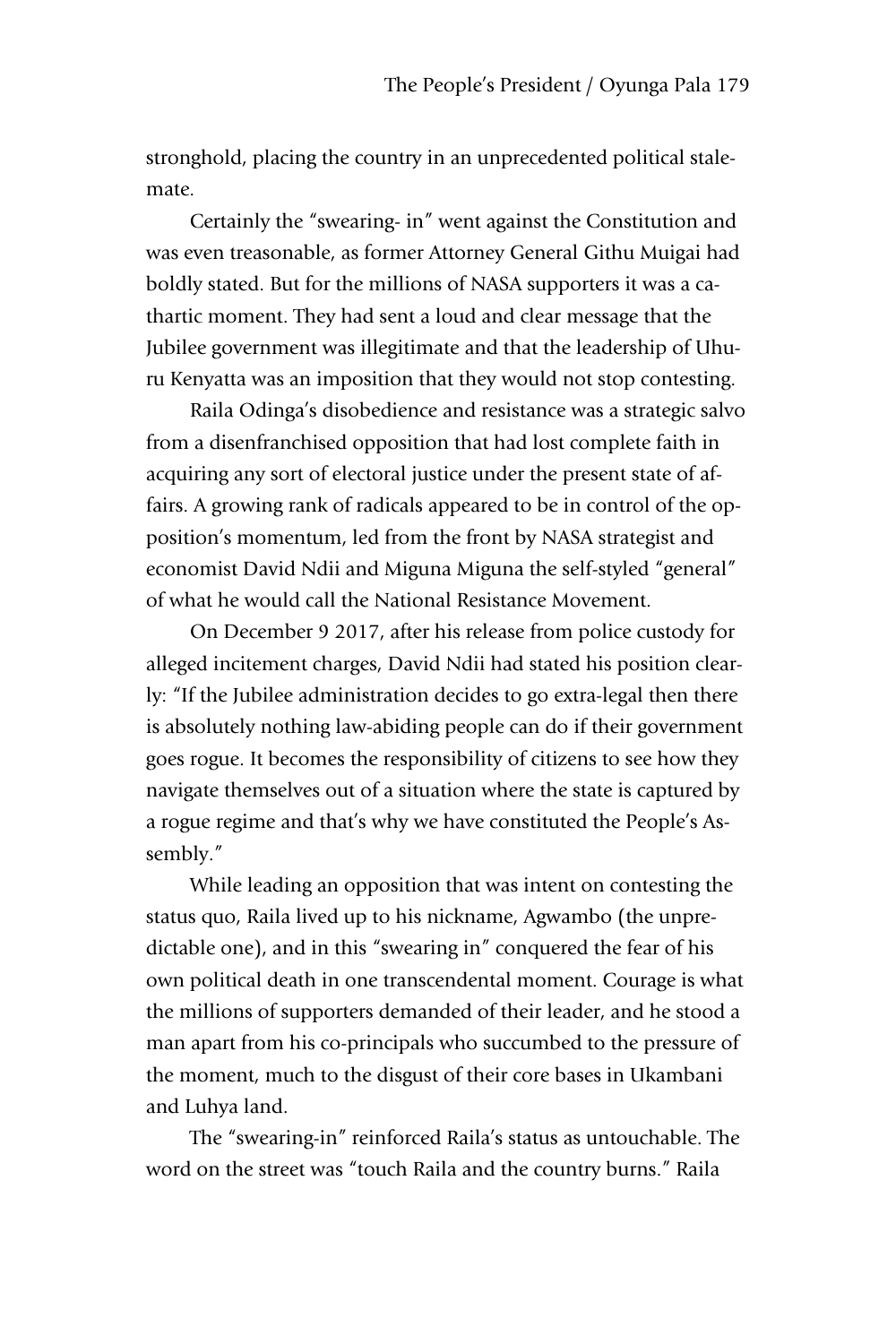has (not yet) suffered the fate of other opposition leaders who have dared to question the legitimacy of a sitting government in this brazen manner. The other African opposition leaders who had sworn themselves in, namely Kizza Besiyge, Mashoud Abiola and Etienne Tshesekedi, were promptly bundled into jail.

In the Kenyan political game of thrones, Raila is better in the field than out of the play, good for business so to speak. During the opposition boycott of the October 26 election, Raila's absence on the ballot box was blamed for the low turnout in Jubilee strongholds, bringing credence to the rumours that Jubilee voters do not necessarily vote *for* the party but rather *against* Raila, the perennial bogeyman in Central Kenya.

What next?

The question remains: what next? Soon after the ceremony at Uhuru Park, Ruaraka MP T.J. Kajwang was temporarily arrested for his role in the "swearing-in." This was followed by the dramatic arrest, court run-around and eventual deportation of Miguna Miguna to Canada, where he had lived previously, despite being born in Kenya. These actions and the consequent disregard for court orders were signs of a government flexing muscle and saving face as it confronted challenges to its contested legitimacy.

I believe that the January 30 swearing-in was about common people, the *hoi polloi* asserting their presence in a highly visible manner. One barman at a restaurant I frequent told me that it was no longer about Raila Odinga; he was the symbol of resistance who he most respected, but if Raila had hesitated to swear himself in his supporters would have installed him as their leader anyway.

Similarly, the several ordinary Kenyans I spoke to as I sought to gauge the pulse of the nation all alluded to the fact that Kenya had crossed the red line of public cynicism about its politics. The political elites were completely divorced from the suffering of the masses. Life was hard for everyone *no matter* who you voted for.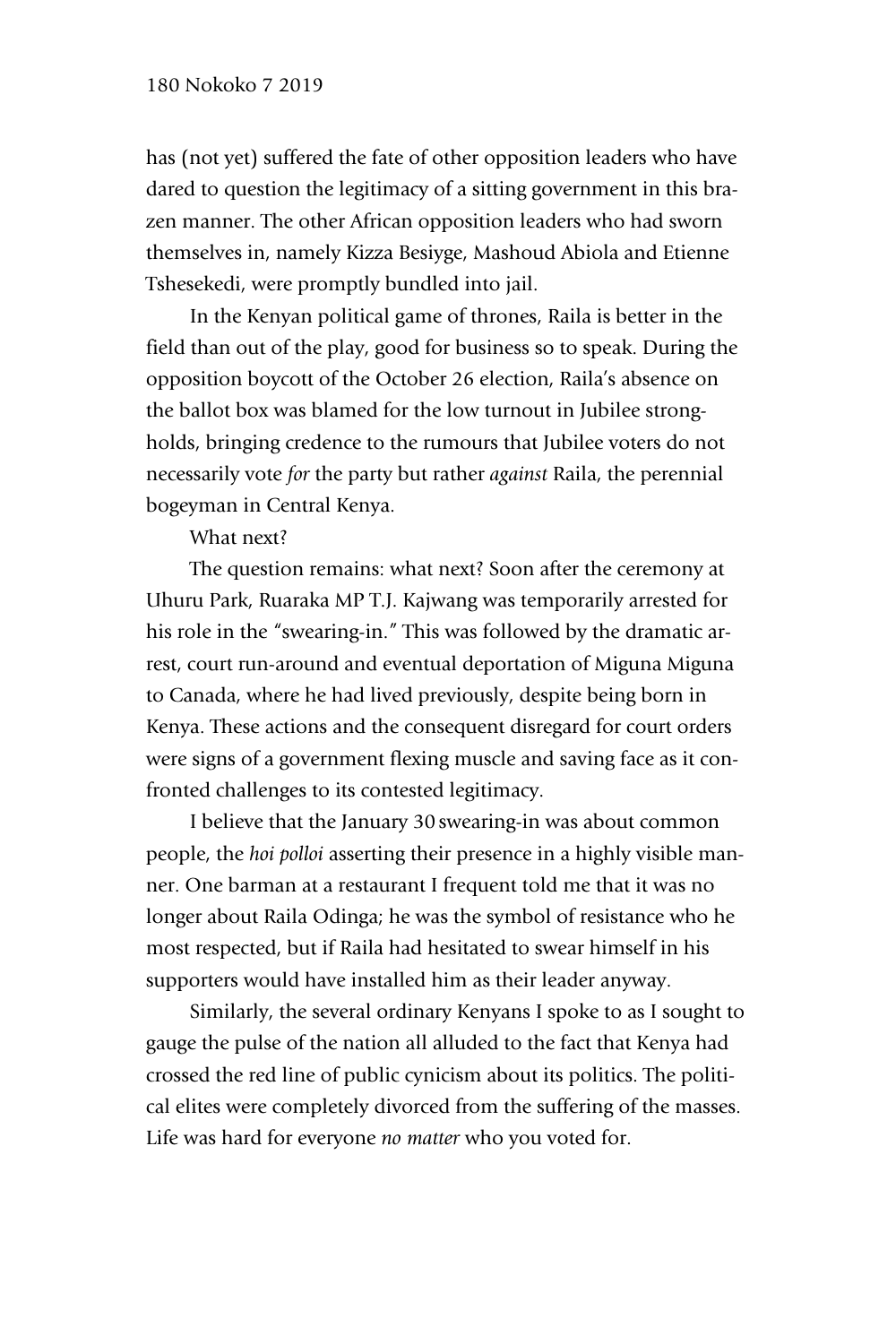There was also a sense of hopelessness about changing the system through legal means because the rules were regularly flouted to cater to the interests of the political elite. The public had decided it was pointless to talk about democracy where rules were made to be broken.

Meanwhile, Western countries that had championed democratic reforms in the past discredited themselves by taking a unified stand to remain mum on illegalities raised by numerous civil society organizations about the nullified August 8 election. During press briefings, the face of the diplomatic corp, U.S. Ambassador Bob Godec, harped on about peace in place of justice, stability in place of protest and a return to normalcy, which is the euphemism for a return to the established status quo.

The global North has gradually lost moral credibility, and the rise of Donald Trump, a bungled Brexit move and France's failure to face up to racism within its borders has only served to further undermine their standing abroad. The open bias of the Western media around issues of electoral injustice and the adoption of a lower standard for African elections has established, in the minds of ordinary Kenyans and Africans, that the West can no longer occupy the moral high ground it put itself on: their calls for and modeling of "democracy" is a charade.

Something else had changed before the "swearing in": people were not afraid to die for this new ideal they believed in. According to a feature that ran in the Standard newspaper, Kenya's second largest daily, on January 3 2018, NASA supporters were planning funerals for the living as a precautionary action before any demonstration. One interviewee was quoted saying: "I do not know if it is my turn today but I beseech you my friends, when I go down, do not let the ground that has fed on millions of bodies feast on mine in Langata [cemetery]. Send me off with honour."

This honour seems incomprehensible to the elite; it is easier to diminish protestors as thugs, militia or brainwashed and ignorant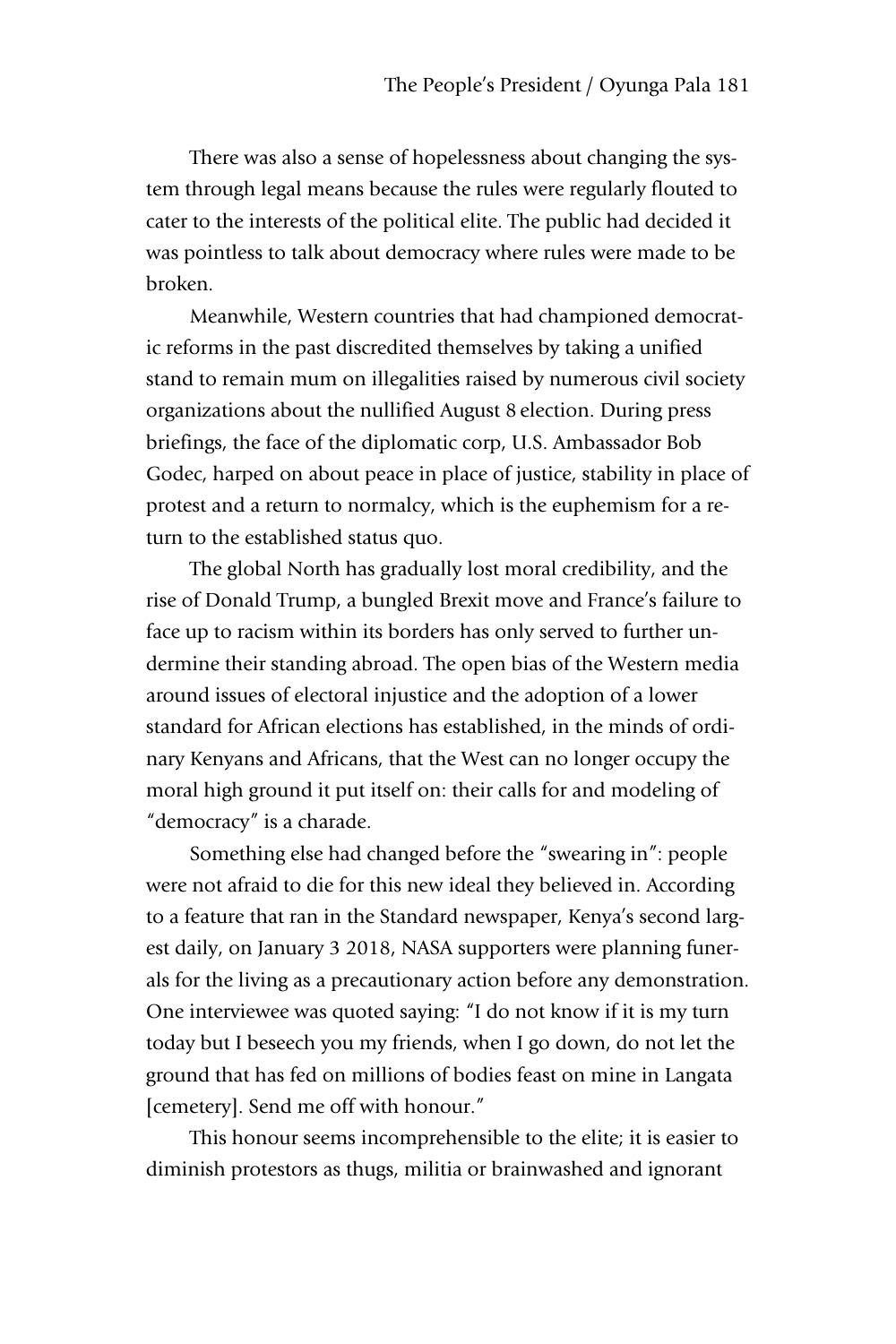adherents of opposition politics. But the nature of any movement changes when its followers are no longer afraid of death. The reality of the lives of millions of struggling Kenyans locked in informal settlements or in neglected villages leaves no room for fence sitting. Innocent people have been killed in their homes and children have been shot while playing on balconies. These repeated encounters with police brutality have turned many people living in the slums of Nairobi and other parts of the country into die-hard protestors.

During the September 2017 demonstrations against the Independent Electoral and Boundaries Commission (IEBC), protestors in Kisumu reprimanded the police for showing restraint and demanded the use of tear gas to disperse them. Beyond the comical undertones of that stance, protestors daring police violence has become a way of reclaiming moral authority against the state's monopoly of violence and police brutality.

In the run up to the August 8 election, political tensions had risen significantly after the murder of IEBC's ICT manager, Chris Musando, a week before voting was to take place. This was further exacerbated by news reports of ethnic-profiled victims of statesanctioned violence in opposition areas during the election, adding credence to the narrative of political profiling as opposition supporters became disproportionately targeted in the police crackdowns.

Therefore, there is a sense on the ground that the only way to draw attention to the plight of the victim is to sustain violent protests– the only language that the political elite responds to.

Kenya crossed a tolerance threshold on January 30 2018. The facade of democracy and unity fell apart and Kenyans have now occupied hard-line positions, well aware of the transactional political climate. The dominance of the political class has created an "us" versus "them" reality, whereby oppression is the grievance that unites Kenya's disenfranchised masses against the "the ruling class".